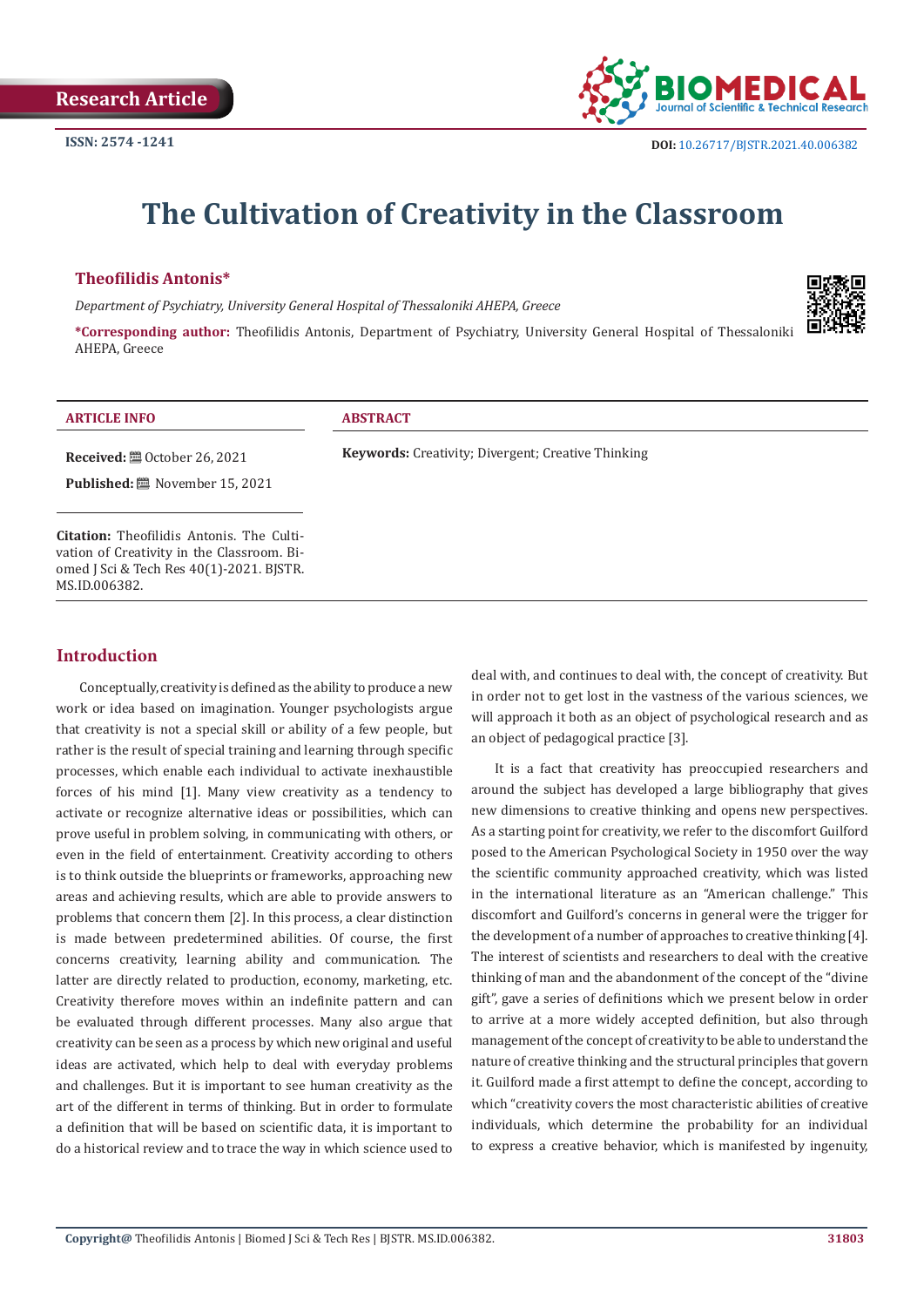composition and design." of course, this definition is simplistic, but some facts emerge that are then confirmed by researchers. This ability seems to be linked to certain personality traits.

These characteristics speculate if and how creativity will manifest. Creativity affects all individuals and is not a rare phenomenon only of gifted individuals [5]. "Differentiation between individuals is quantitative, a matter of classification, not qualitative." Getzels and Jackson (1962) define creativity as the combination of those elements that are considered original and different [5]. They point out that creativity is one of the most valuable human possibilities, but it is difficult to examine it systematically. Lowenfeld and Brittain (1975) argue that creativity is directly related to who gives the definition. Thus, some psychologists distinguish as qualitative elements of creativity:

- **a.** Flexibility of thought
- **b.** The originality of the idea
- **c.** The ability to think differently
- **d.** How to solve problems.

Of course, here we have to contrast Einstein's view, which argues that formulating a problem is more important than solving it. Piaget (1960) defines creativity as a process of problem solving, problem finding, exploration, experimentation, an intellectual energy that implies respect and thoughtful decision making. Torrance (1966) identifies creativity with the ability of the individual to face various problems, with sensitivity, originality but also with method and calm. Creativity according to Lee, Webberlen and Litt (1987) is a multifaceted phenomenon and every issue that arises is addressed through different processes. We must also cite the view of Bruner (1962) who defines creativity as an energy from which arises a special and effective surprise [3]. Freud (1972) defines creativity as an instinctive impulse that aims at creation but also correlates it with the impulse of destruction. Creativity can include shaping new systems, transferring familiar relationships to a different field, and shaping new correlations. Through the conceptual approach it follows that it is difficult to integrate creativity into a definition. We adopt what Davis (1992) states: "There are as many infinite definitions and ideas of creativity as there are people who have written their ideas on a piece of paper." Of course, if we want to categorize the prevailing positions on creativity, we could mention:

**a.** The traditional view, which claims that there are a number of "intelligent", "gifted" people, this category includes people with exceptional talent or some special skills that stand out from the rest and cite as examples personalities such as Mozart and Einstein and according to this creativity is not the same in all people, so it is not cultivated.

**b.** The modern view, which argues that talent is mainly the result of practice and hard work, and all individuals have the opportunity to reach a degree of creativity and the cognitive processes followed in the emergence of ideas are no different from every day and therefore creativity can be cultivated.

### **The nature of Creativity**

Creativity is about observing known things, it is based on previous ideas - experiences and the search extends to something new or a different approach. Among the main reasons that drive creativity, we distinguish:

**a)** The need for an innate impulse inherent in the human mind for something new.

- **b)** The communicative need for exchange of ideas.
- **c)** The human need to solve problems and create new ideas.

The human brain is the one that plays an important role in every creation, whether it is associated with human survival and the construction of the first tools, with mental functions, with artistic creations or even with the confrontation of everyday human problems. Creativity does not start with zero states [6]. It can be built on pre-existing knowledge or experiences. In the nature of creativity, we must mention an important element that runs through the whole process. It is the element of imagination that enables people and much more children to successfully process everyday situations and develop their creative abilities [6]. Imagination and creativity could be said to move in parallel and are interconnected. Of course, we must emphasize that creativity does not start from scratch, like the imagination, in the sense that the pre-existing elements that are inscribed in the consciousness help to create new representations in the form of images or ideas. This begs the question, are the representations of memory the same as the representations that exist and are recorded in the imagination? Their difference is more in the form and not in the content. It is important to point out that there is a danger in childhood that the imaginary will become an extension of reality.

#### **The Evaluation of Creativity**

Evaluation is the stage at which an account of what has been produced is made. It is an important stage in the whole process through which the ideas produced are evaluated [7]. Without it, the process would be "incomplete". Furthermore, every evaluation of ideas has basic principles, such as: "it is a continuous process, it must be done for all ideas, it must have the meaning of collectivity, it must be objective, and it must be a guide for further paths" [8]. It is suggested that the convergent thinking be evaluated separately from the divergent one in order to understand the differences. Evaluating creativity is important for the following reasons: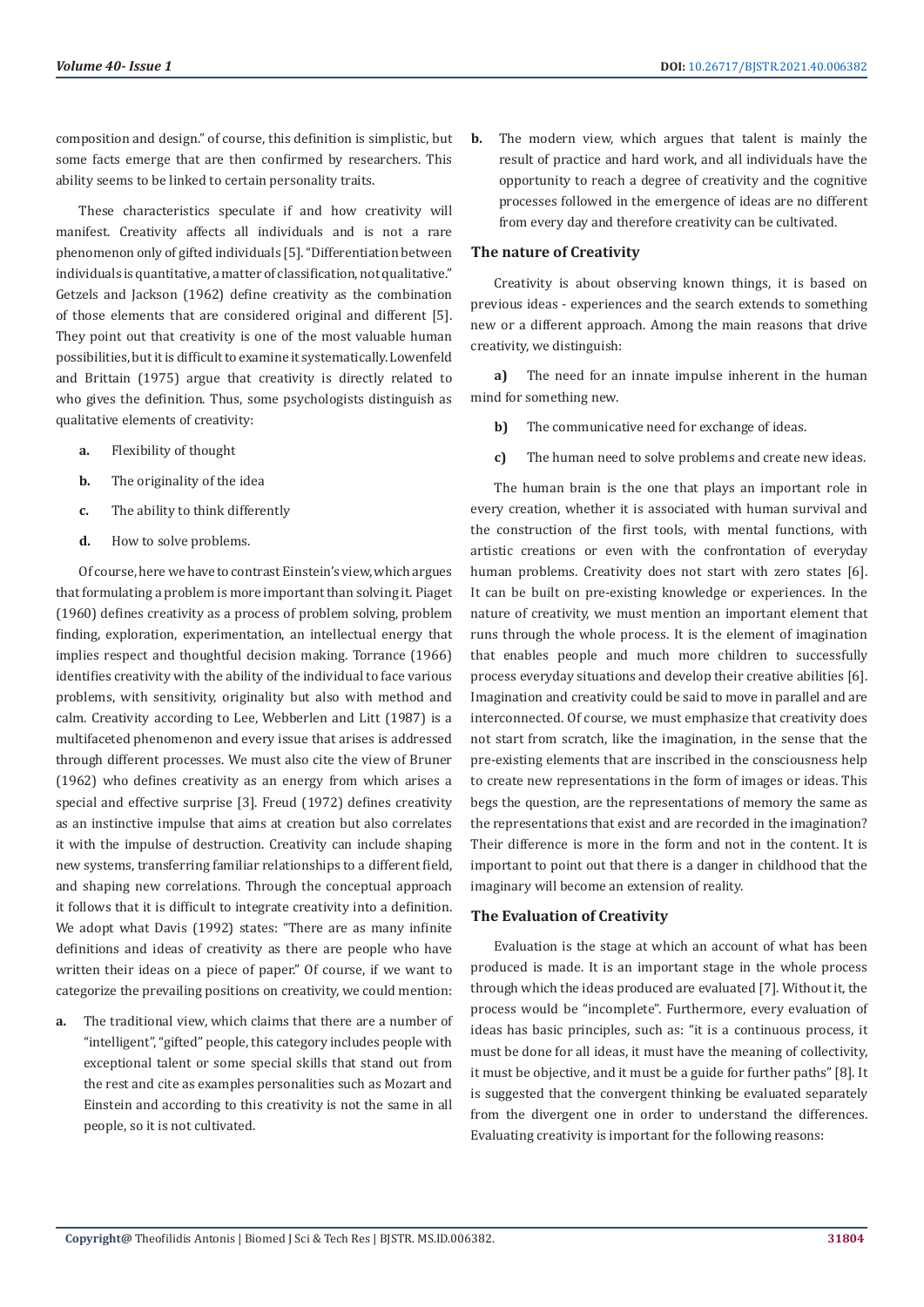- **a)** It contributes decisively for the younger generations to show their abilities and to take advantage of their inclinations and interests.
- **b)** It is a determining factor and a steady step towards selfknowledge.
- **c)** It prepares future generations to adapt to the rapid changes that are taking place" [8].

Creativity is not an objective feature, because we have the ability to use indicators to evaluate the creative possibilities through which objective determination is achieved. We should mention that there are no surefire ways to guarantee the reproduction of innovative ideas. Source inspiration does not fall into measurement scales. Of course, there have been references to specific brainstorming processes, but the issue remains open, as discussions persist in the qualitative dimension, which is not measurable [9].

# **Evaluation Methods**

From the search in the foreign language literature regarding the methods of evaluation of the creative inclination and ability, we have distinguished numerous and flexible methods that enable the evaluation. Of course, we should point out the research controversy in the scientific community regarding the evaluation of creativity [10]. Hocevar in a thorough review of creativity presented key points - axes used in creativity studies:

- **a.** Convergent thinking exercises.
- **b.** Divergent thinking exercises.
- **c.** Recording the behavior and interests of individuals.
- **d.** Recording of special personality elements.

There are other ways to measure creativity, such as:

- **1.** Plot titles: here the participants are given the plot of a story and asked to come up with original titles.
- **2.** Quick reactions to word associations: this is where unusual answers are scored.
- **3.** Conception of shapes and forms: here are presented simple drawings of people and objects and they are asked to find common properties and characteristics in two or more paintings. Scoring is again based on unusual answers.
- **4.** Unusual uses: here are given everyday objects, e.g., a toothpick and unusual applications are required.
- **5.** Remote correlations: here participants are asked to create a new word from two other simple ones.
- **6.** Distant effects: this calls for the activation of a list of consequences of unexpected events.
- **7.** Creativity can also be calculated based on the response to a variety of test scenarios, such as:
- **8.** The expression of ideas: the ability to easily develop a variety of reasoning and correlations, when presented with a simple word or image.
- **9.** The combination of ideas in a new way: the development of a wide range of innovative approaches and solutions, when we are asked to explore new possibilities for an ordinary simple object of our daily life (eg a brick).

The emergence of new benefits for existing ideas: the activation of original ideas or solutions based on pre-existing ideas. Investigation: the ability to process an idea in order to make it practically functional. Focus and distinction: identifying the most important elements of an idea and then approaching them in an effort to solve a problem while simultaneously evaluating the difficulties. Perspective exchange: the ability to suggest ways to view and solve a problem in the light of different perspectives.

# **Children and Creativity the Cultivation of Creativity in the Classroom**

Teachers should review the teaching practices they apply in order to be able to judge the extent to which they have been able to instill in students a creative way of thinking.

Some ways to boost creativity by teachers are:

Enhancing divergent thinking:

- **a)** Allow the teacher to ask questions of the student.
- **b)** Be educationally receptive and sensitive to the problems faced by students.
- **c)** To make the children realize the maximum importance of the questions, but also not to be afraid to trust their senses.
- **d)** Problems should not be presented simply but discovered.
- **e)** Attempt to try a second Tuesday etc. to find a solution to each problem.
- **f)** The taught subjects of the courses to be examined from different angles.
- **g)** To convey to the students the message that they should not rest on the first correct answer they will give.
- **h)** In general, is there anything going on in the school that could be part of the concept of divergent thinking?
- **i)** In any case, Learning should not be a mechanical storage of knowledge from textbooks and teachers.
- **j)** Existence of motivation and encouragement: